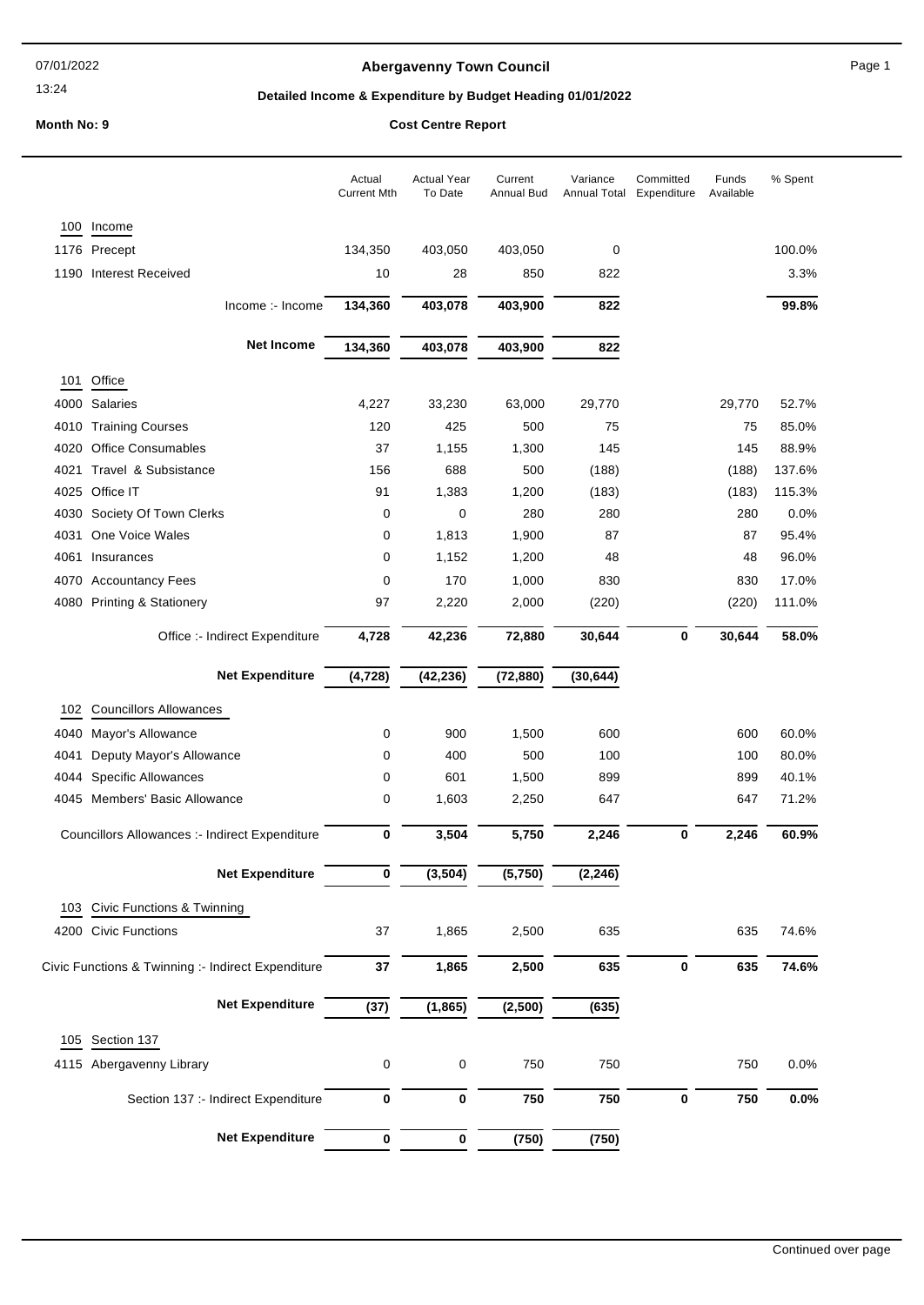07/01/2022

13:24

# **Abergavenny Town Council Abergavenny Town Council Page 2**

# **Detailed Income & Expenditure by Budget Heading 01/01/2022**

**Month No: 9 Cost Centre Report**

|      |                                                           | Actual<br><b>Current Mth</b> | <b>Actual Year</b><br>To Date | Current<br>Annual Bud | Variance<br>Annual Total | Committed<br>Expenditure | Funds<br>Available | % Spent |
|------|-----------------------------------------------------------|------------------------------|-------------------------------|-----------------------|--------------------------|--------------------------|--------------------|---------|
| 115  | Sponsorship of External Events                            |                              |                               |                       |                          |                          |                    |         |
| 4220 | Sponsorship of External Events                            | 0                            | 5,800                         | 18,500                | 12,700                   |                          | 12,700             | 31.4%   |
|      | Sponsorship of External Events :- Indirect<br>Expenditure | $\bf{0}$                     | 5,800                         | 18,500                | 12,700                   | $\bf{0}$                 | 12,700             | 31.4%   |
|      | <b>Net Expenditure</b>                                    | $\pmb{0}$                    | (5,800)                       | (18, 500)             | (12,700)                 |                          |                    |         |
| 120  | <b>Council Events</b>                                     |                              |                               |                       |                          |                          |                    |         |
| 4265 | <b>Other Events</b>                                       | 0                            | 200                           | 1,000                 | 800                      |                          | 800                | 20.0%   |
|      | Council Events :- Indirect Expenditure                    | 0                            | 200                           | 1,000                 | 800                      | 0                        | 800                | 20.0%   |
|      | <b>Net Expenditure</b>                                    | 0                            | (200)                         | (1,000)               | (800)                    |                          |                    |         |
| 125  | <b>Small Grant Scheme</b>                                 |                              |                               |                       |                          |                          |                    |         |
| 4301 | <b>Small Grants</b>                                       | 0                            | 3,292                         | 5,000                 | 1,708                    |                          | 1,708              | 65.8%   |
|      | Small Grant Scheme :- Indirect Expenditure                | 0                            | 3,292                         | 5,000                 | 1,708                    | $\bf{0}$                 | 1,708              | 65.8%   |
|      | <b>Net Expenditure</b>                                    | 0                            | (3, 292)                      | (5,000)               | (1,708)                  |                          |                    |         |
| 127  | Partnership Funding                                       |                              |                               |                       |                          |                          |                    |         |
| 4105 | Citizens Advice Bureau                                    | 0                            | 6,000                         | 12,000                | 6,000                    |                          | 6,000              | 50.0%   |
| 4320 | Abergavenny Community Centre                              | 0                            | 5,000                         | 10,000                | 5,000                    |                          | 5,000              | 50.0%   |
|      | 4321 ACE                                                  | 0                            | 5,000                         | 10,000                | 5,000                    |                          | 5,000              | 50.0%   |
| 4322 | <b>Food Festival</b>                                      | 0                            | 0                             | 10,000                | 10,000                   |                          | 10,000             | 0.0%    |
| 4323 | <b>MIND Monmouthshire</b>                                 | 0                            | 10,000                        | 10,000                | 0                        |                          | 0                  | 100.0%  |
|      | 4324 Melville Theatre                                     | 0                            | 9,000                         | 0                     | (9,000)                  |                          | (9,000)            | 0.0%    |
|      | Partnership Funding :- Indirect Expenditure               | 0                            | 35,000                        | 52,000                | 17,000                   | 0                        | 17,000             | 67.3%   |
|      | <b>Net Expenditure</b>                                    | 0                            | (35,000)                      | (52,000)              | (17,000)                 |                          |                    |         |
| 130  | <b>Larger Grants</b>                                      |                              |                               |                       |                          |                          |                    |         |
|      | 4302 Large Grants                                         | 0                            | 15,000                        | 8,000                 | (7,000)                  |                          | (7,000)            | 187.5%  |
|      | Larger Grants :- Indirect Expenditure                     | 0                            | 15,000                        | 8,000                 | (7,000)                  | 0                        | (7,000)            | 187.5%  |
|      | <b>Net Expenditure</b>                                    | 0                            | (15,000)                      | (8,000)               | 7,000                    |                          |                    |         |
| 135  | People & Comm Service Provisio                            |                              |                               |                       |                          |                          |                    |         |
| 4310 | Summer Playscheme                                         | 0                            | 5,000                         | 17,000                | 12,000                   |                          | 12,000             | 29.4%   |
| 4316 | <b>Shift Project</b>                                      | 0                            | 0                             | 5,000                 | 5,000                    |                          | 5,000              | 0.0%    |
|      | 4450 Xmas Lighting & Events                               | 1,325                        | 18,874                        | 22,500                | 3,626                    |                          | 3,626              | 83.9%   |
|      | People & Comm Service Provisio :- Indirect<br>Expenditure | 1,325                        | 23,874                        | 44,500                | 20,626                   | $\pmb{0}$                | 20,626             | 53.6%   |
|      | <b>Net Expenditure</b>                                    | (1, 325)                     | (23, 874)                     | (44, 500)             | (20, 626)                |                          |                    |         |